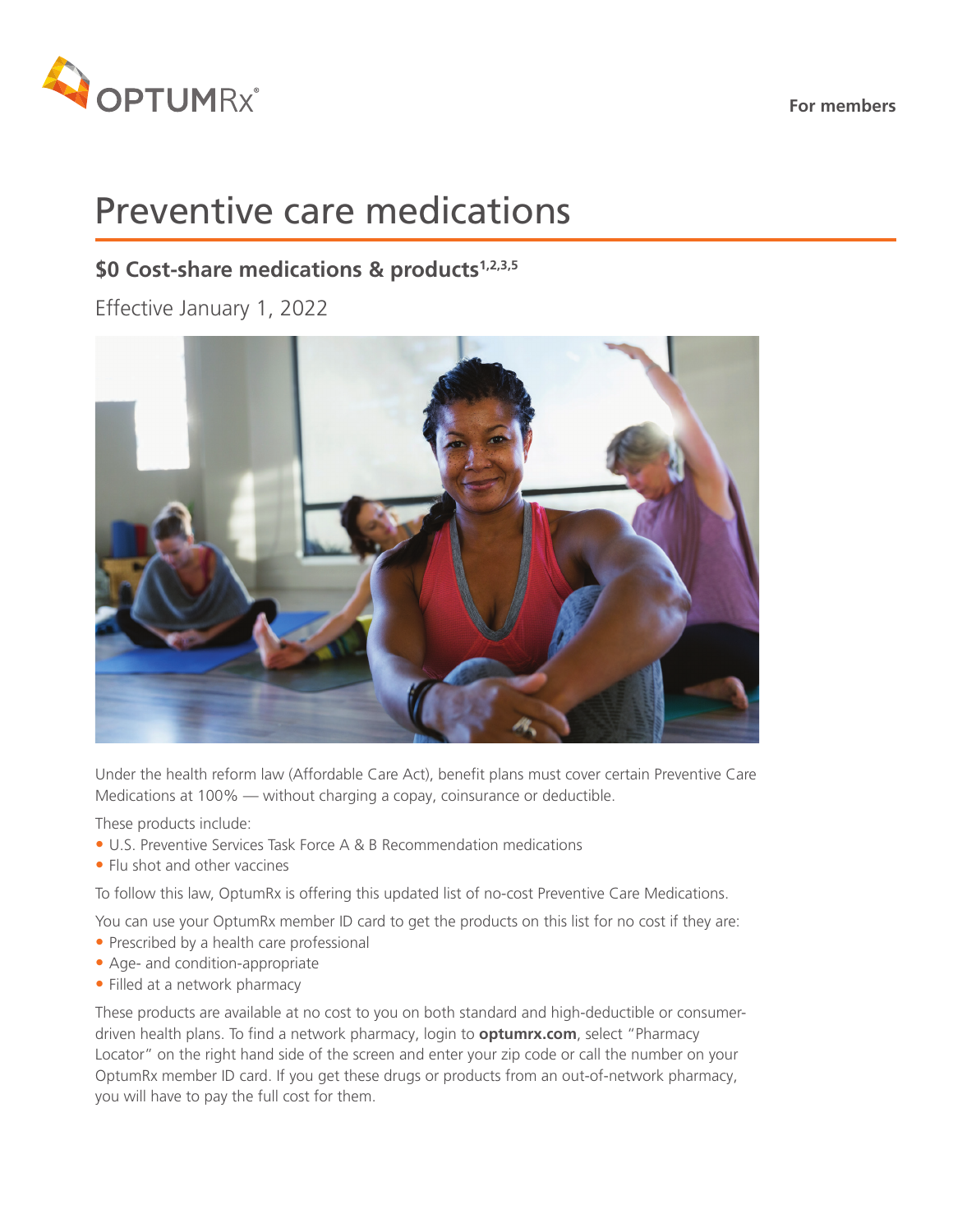### **U.S. Preventive Services Task Force A & B Recommendation Medications and Supplements4**

A prescription is required to get these medications and supplements at no cost - even though most are available over-the-counter (OTC).

| <b>Medication/Supplement</b>                                                                                                                                                                           | Reason                                                                                                                  |
|--------------------------------------------------------------------------------------------------------------------------------------------------------------------------------------------------------|-------------------------------------------------------------------------------------------------------------------------|
| <b>OTC</b>                                                                                                                                                                                             |                                                                                                                         |
| Aspirin - 81 mg                                                                                                                                                                                        | Prevent preeclampsia during pregnancy                                                                                   |
| Aspirin - 81 & 325 mg                                                                                                                                                                                  | Prevent cardiovascular disease and colon cancer                                                                         |
| Folic acid 400 & 800 mcg<br>Prenatal vitamins with 400 - 800 mcg folic acid                                                                                                                            | Prevent birth defects                                                                                                   |
| Bisacodyl EC Tab                                                                                                                                                                                       | Bowel preparation for colonoscopy needed for preventive<br>colon cancer screening. Limit of one \$0-cost fill per year. |
| Magnesium Citrate Sol                                                                                                                                                                                  | Bowel preparation for colonoscopy needed for preventive<br>colon cancer screening. Limit of one \$0-cost fill per year. |
| PEG 3350 (generic Miralax)<br>Only the OTC product may be covered at \$0 cost share. The<br>prescription version of this product may be covered with a<br>copay or coinsurance depending on your plan. | Bowel preparation for colonoscopy needed for preventive<br>colon cancer screening. Limit of one \$0-cost fill per year. |
| <b>Prescription</b>                                                                                                                                                                                    |                                                                                                                         |
| Generic Colyte 240/22.74 g sold as:<br>PEG-3350/electrolytes<br>Gavilyte-C                                                                                                                             | Bowel preparation for colonoscopy needed for preventive<br>colon cancer screening. Limit of one \$0-cost fill per year. |
| Generic Golytely 236/22.7 g sold as:<br>PEG-3350/electrolytes<br>Gavilyte-G                                                                                                                            | Bowel preparation for colonoscopy needed for preventive<br>colon cancer screening. Limit of one \$0-cost fill per year. |
| <b>Generic Nulytely sold as:</b><br>PEG-3350/NaCl/NaBicarbonate/KCl<br>Gavilyte-N<br>Trilyte                                                                                                           | Bowel preparation for colonoscopy needed for preventive<br>colon cancer screening. Limit of one \$0-cost fill per year. |
| Fluoride chew tablets, drop (not toothpaste, rinses)                                                                                                                                                   | Prevent dental cavities if water source is deficient<br>in fluoride                                                     |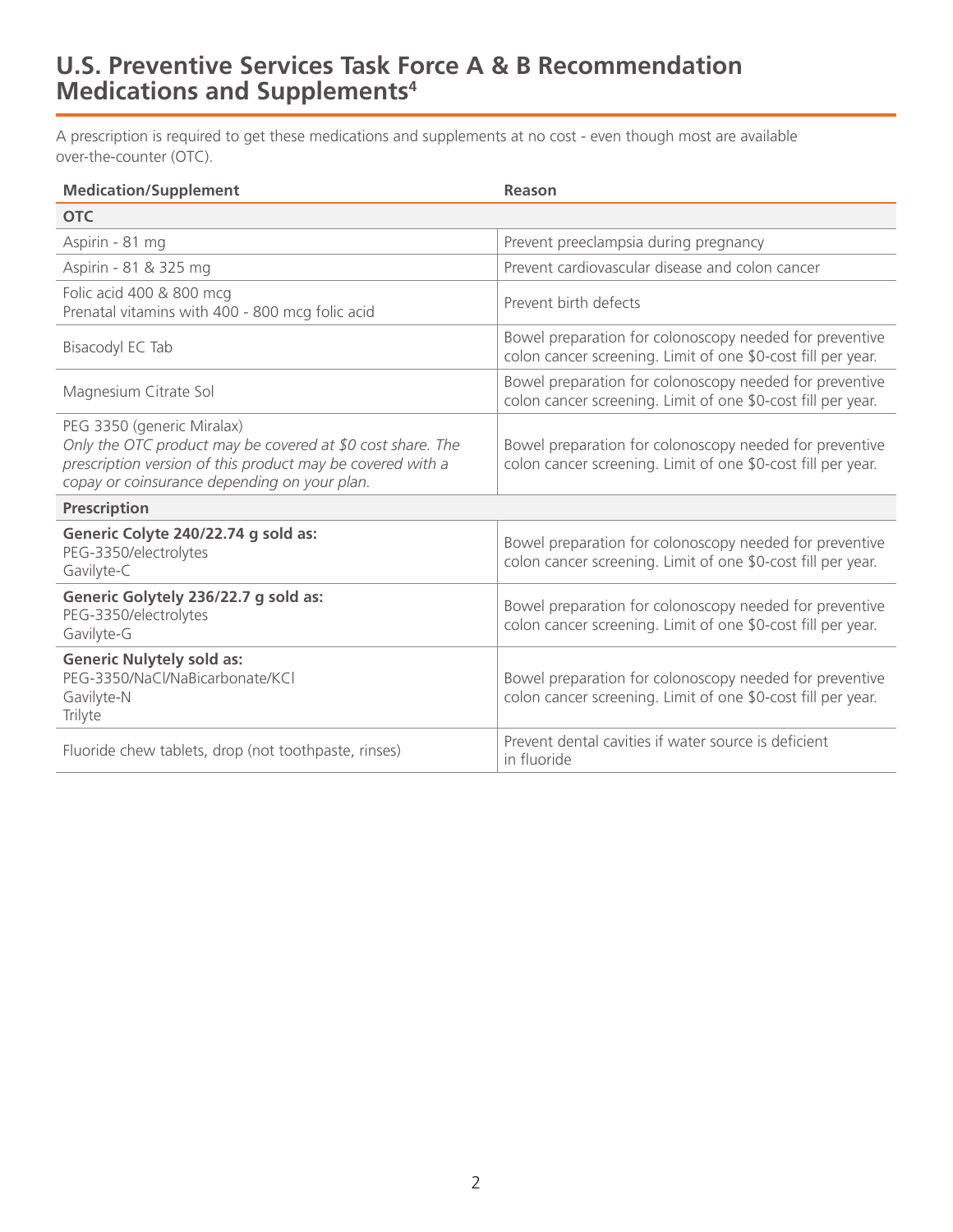# **Tobacco Cessation Medications4**

If you need help to quit smoking or using tobacco products, these preventive medications are available at \$0 cost share. Up to 180 days of treatment are covered at no cost each year. Maximum daily dose quantity limits apply. To qualify, you need to:

- Be age 18 or older
- Get a prescription for these products from your doctor, even if the products are sold over-the-counter (OTC)
- Fill the prescription at a network pharmacy

| <b>OTC Medications</b>                                                                                                                                             |
|--------------------------------------------------------------------------------------------------------------------------------------------------------------------|
| Nicotine Replacement Gum                                                                                                                                           |
| Nicotine Replacement Lozenge                                                                                                                                       |
| Nicotine Replacement Patch                                                                                                                                         |
| <b>Prescriptions</b>                                                                                                                                               |
| Bupropion Sustained-Release (generic Zyban) Tablet                                                                                                                 |
| Varenicline                                                                                                                                                        |
| These prescription medications are covered after members have tried:<br>1) One OTC nicotine product and 2) bupropion sustained-release (generic Zyban) separately. |
|                                                                                                                                                                    |

Nicotrol Inhaler

Nicotrol Nasal Spray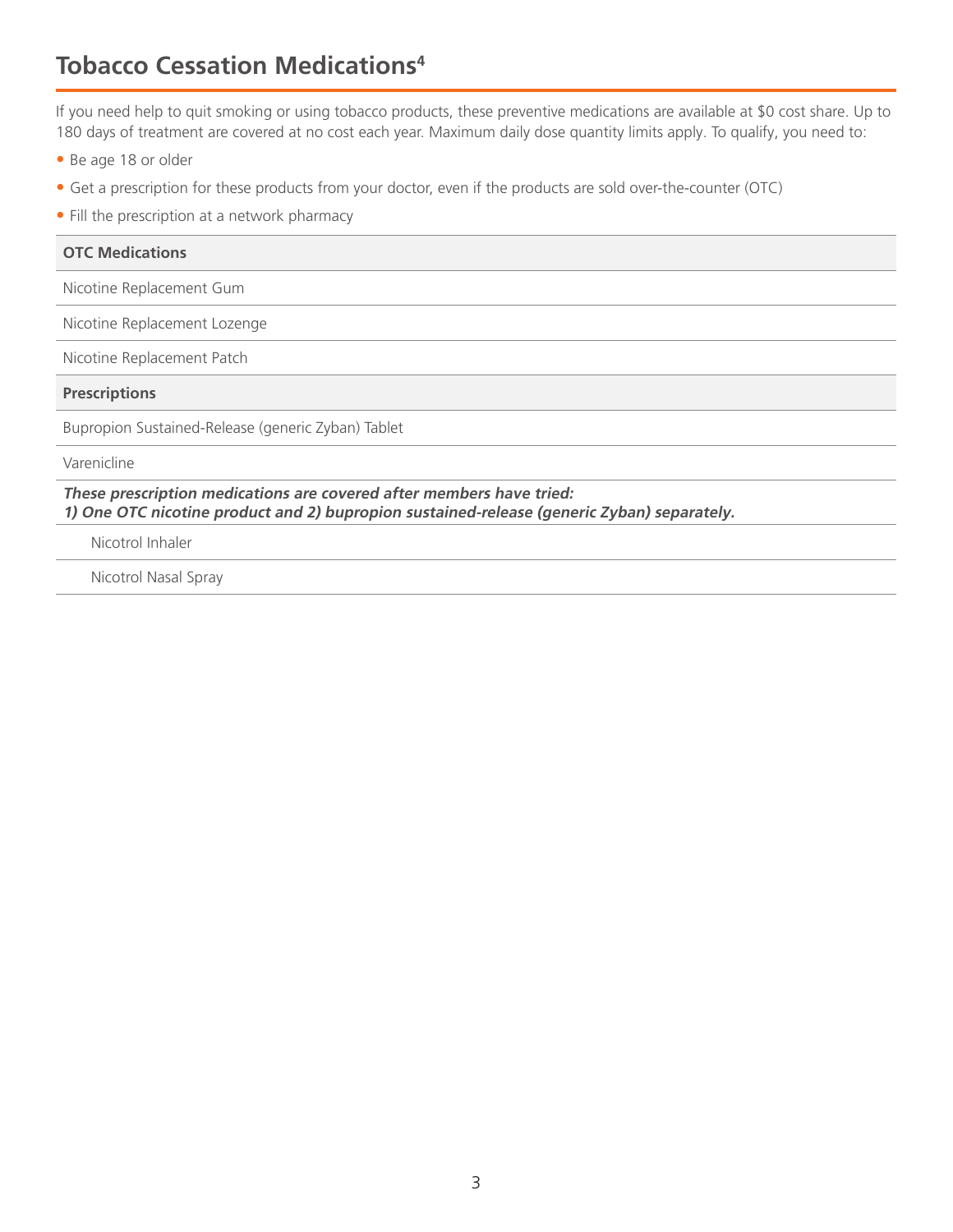## **Breast Cancer Preventive Medications4**

For members who have a higher chance for breast cancer but have not had breast cancer, these preventive medications are available at \$0 cost share. To qualify, a member must:

- Be age 35 or older
- Be at increased chance for the first occurrence of breast cancer after risk assessment and counseling
- Obtain copay waiver

Most plans cover these medications at normal cost share for the treatment of breast cancer, to prevent breast cancer recurrence and for other indications. Your doctor must submit a 'Health Care Reform - \$0 Breast Cancer Preventive' copay waiver review form to request \$0 cost share for primary prevention, if you meet the coverage criteria. If you qualify, you can receive these drugs at \$0 cost share for up to 5 years, minus any time you have been taking them for prevention.

| <b>Breast Cancer Medications (prescription)</b> |
|-------------------------------------------------|
| anastrozole                                     |
| exemestane                                      |
| raloxifene                                      |
| tamoxifen                                       |
|                                                 |

# **Statin Preventive Medications4**

The U.S. Preventive Service Task Force recommends that adults without a history of cardiovascular disease (CVD) symptomatic coronary artery disease or stroke — use a low-to-moderate-dose statin for the primary prevention of CVD events in individuals who meet the following criteria:

- Are age 40-75, **and**
- Have one or more cardiovascular risk factors (high cholesterol, diabetes, hypertension, or smoking), **and**
- A calculated 10-year risk of a cardiovascular event of 10% or greater.

#### **Statins available at \$0 cost share**

lovastatin (generic Mevacor) – All strengths (Ages 40-75 years)

\*atorvastatin (generic Lipitor) 10 & 20 mg Copay waiver review required to confirm risk of CVD

\*simvastatin (generic Zocor) 5, 10, 20 & 40 mg Copay waiver review required to confirm risk of CVD

\*These medications are typically covered at the customary cost share amount for your plan. Your doctor must submit a, "Health Care Reform - \$0 Statin Preventive," copay waiver review form to request \$0 cost share for primary prevention, if you meet the above coverage criteria.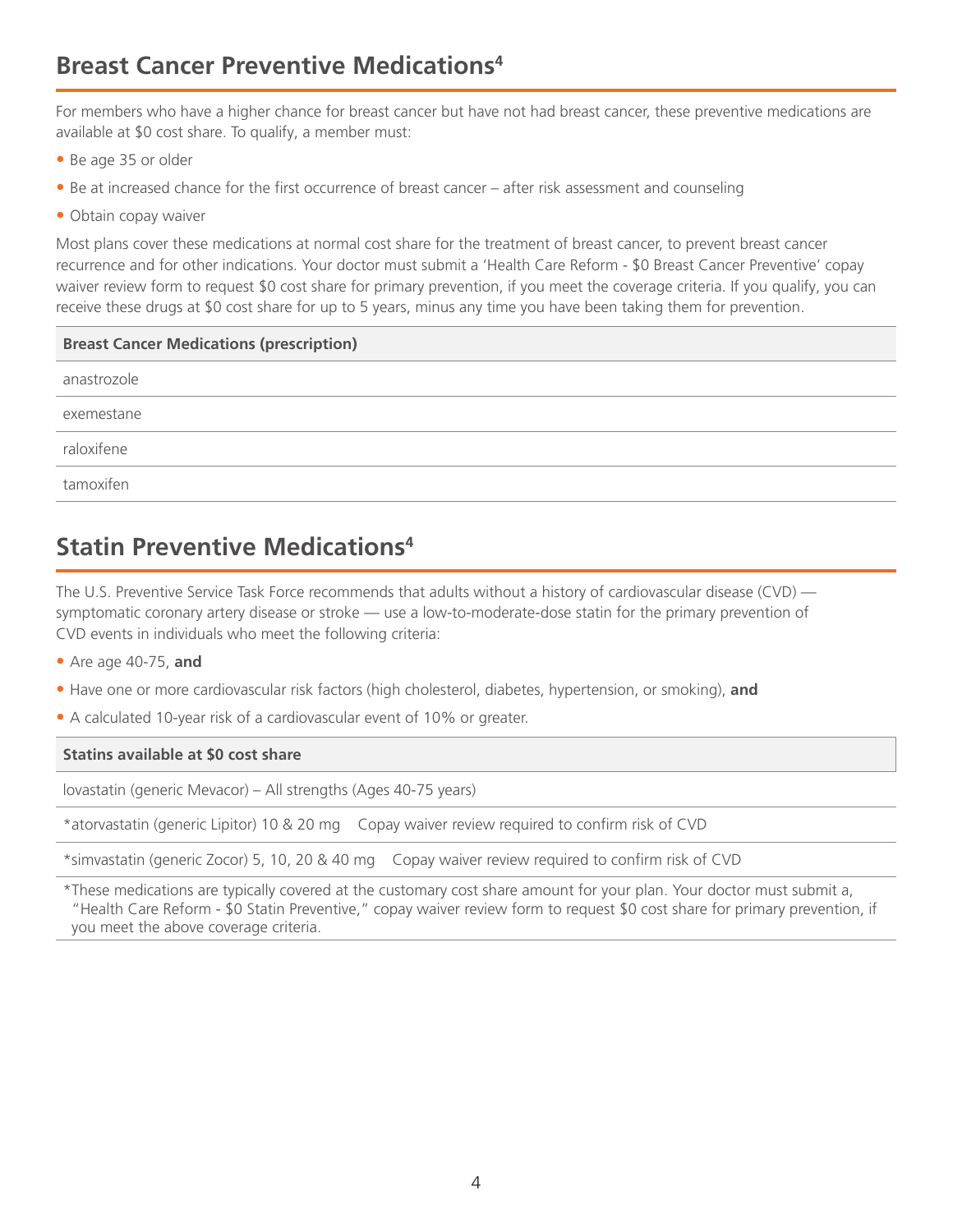### **Flu shot and other vaccines**

Plans must provide coverage without cost-sharing for immunizations that are recommended for routine use by the Advisory Committee on Immunization Practices (ACIP), a federal committee comprised of immunization experts that is convened by the Centers for Disease Control and Prevention. Vaccines may be covered by your medical benefit and not your pharmacy benefit.

Many vaccines can be obtained on a walk-in basis by presenting the OptumRx ID card at the time of service. Members should review their benefit plan to determine coverage for vaccines.

#### **Routine vaccines6**

Age restrictions or limitations may apply. Check with your network pharmacy for specific age, flu shot and vaccine requirements.

#### **Flu Shots**

#### **Flu (Influenza)\***

Afluria Quad Fluad Quad Fluarix Quad Flublok Quad Flucelvax Quad Flulaval Quad

FluMist Quad Fluzone High-Dose Quad Fluzone Quad

#### **Other Vaccines**

**Hepatitis A\*** (Adult and Pediatric) Havrix, Vaqta

**Hepatitis B\*** (Adult and Pediatric) Engerix-B, Heplisav-B (adult only), Recombivax-HB

**Human Papilloma Virus (HPV)\*** — Vaccine prevents HPV related cancers (ages 9 - 26 years) Gardasil 9

#### **Measles, Mumps, Rubella\*** MMR-II

**Meningococcal\*** — Vaccine prevents meningitis Groups A, C, Y and W-135 Menactra, Menquadfi, Menveo

**Meningococcal\*** — Vaccine prevents meningitis Group B Bexsero, Trumenba

**Pneumococcal\*** — Vaccine prevents pneumonia Prevnar13, Pneumovax 23

**Tdap\*** — Vaccine prevents tetanus, diptheria, pertussis Adacel, Boostrix

**Td\*** — Vaccine prevents tetanus and diptheria TDVax Tenivac

**Varicella\*** — Vaccine prevents chicken pox Varivax

**Zoster\*** — Vaccine prevents shingles Shingrix (ages 50 years and older)

Ask your employer or check your plan documents for your plan's specific coverage details.

Not all vaccines on this list are available at all network pharmacies. Contact your local network pharmacy to confirm vaccine availability.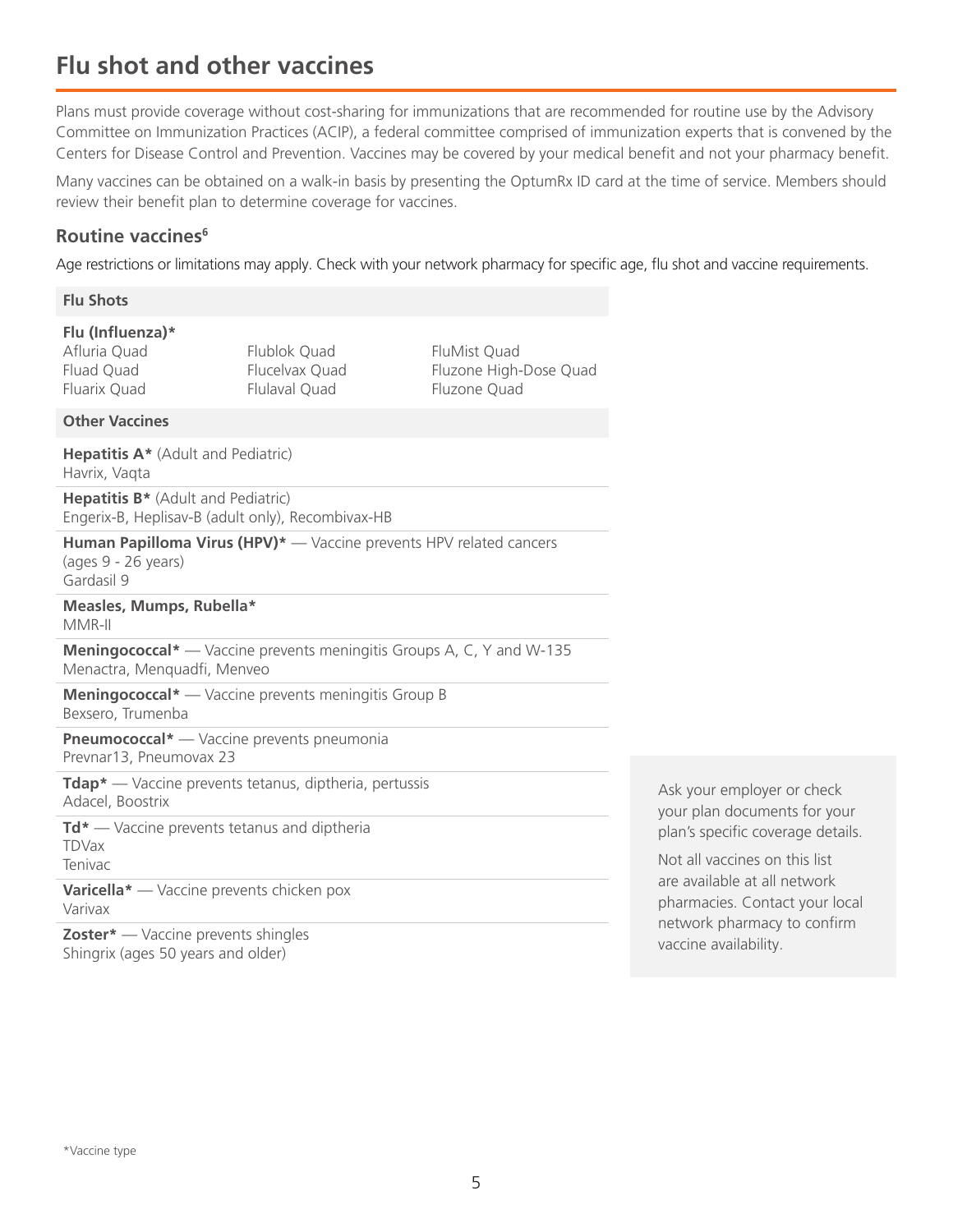#### **Preventive Care Medications Coverage**

#### **What Preventive Care Medications are available at no cost?**

Look at the list in this document, login to optumrx.com, or call the number on your OptumRx member ID card for a list of medications covered at \$0 cost share.

Please note, in order to get coverage at no cost for preventive care medications and products (including over-the-counter) you will need a prescription from your doctor.

#### **What happens if a generic medication becomes available?**

Prescription brand products may be replaced by newly launched FDA approved generic equivalents.

#### **If I'm at risk for preeclampsia during pregnancy, how can I get low-dose aspirin for no cost?**

Low-dose or baby aspirin (81 mg) is available at no cost to pregnant women at risk for preeclampsia. If you are pregnant and at risk for preeclampsia, talk to your doctor about whether low-dose aspirin can help. If so, your doctor can give you a prescription for low-dose aspirin which can be filled at no cost to you at a network retail pharmacy.

#### **If I need to take preparation medications before a preventive colonoscopy, how can I get these for no cost?**

If you are scheduled for a preventive colonoscopy, ask your doctor for a prescription for one of the no cost preparation medications. You can fill this prescription at a retail network pharmacy at no cost to you. Note: There is a limit of one \$0 cost fill per year.

### **What if my doctor prescribes a preparation medication**

**for my preventive colonoscopy that is not on this list?** You can ask your doctor for a prescription for one of the medications on this list that your doctor feels would work for you. For some medical reasons, your doctor may decide you need a medication that is not on this list to prepare for your preventive colonoscopy. If so, you can request the medication you need by calling the number on your health plan ID card, and asking how to get coverage at no cost. Medical reasons may include side effects, and whether you can use the product as required.

If you need a prescription medication to prepare for a colonoscopy that is **not preventive**, these medications may still be covered with a copayment or coinsurance.

#### **How can I get preventive medications to help me stop using tobacco for no cost?**

If you are age 18 or older and want to quit using tobacco products, talk to your doctor about medications that can help. If your doctor decides this therapy is right for you, they may prescribe a generic over-the-counter or prescription medication.

The tobacco cessation products on this list are available at no cost to you if they are:

- Prescribed by your doctor
- Filled at a network pharmacy
- Meet use and quantity quidelines

#### **If I'm at risk for breast cancer but have not had it, how can I get preventive drugs for \$0 cost share?**

If you are a member age 35 or older, talk to your doctor about your risk of getting breast cancer if you have not had it. If your doctor decides this treatment is appropriate for you, your doctor may offer to prescribe risk-reducing medications, such as raloxifene or tamoxifen. Your doctor must submit a 'Health Care Reform - \$0 Breast Cancer Preventive' copay waiver review form to request \$0 cost share if you meet the coverage criteria.

#### **If I'm at risk for cardiovascular disease, how can I get statin medications at no cost to me?**

If you are a member age 40-75, and at risk for cardiovascular disease, your doctor may offer to prescribe statin medications. Select statins are covered at no cost share for people who have certain risk factors for cardiovascular disease. Depending on the medication, your doctor may need to submit a 'Health Care Reform - \$0 Statin Preventive' copay waiver review form to request \$0 cost share if you meet coverage criteria. For members who don't meet this \$0 cost share criteria or don't request a copay waiver, statins will continue to be covered at the customary cost share amount for your plan.

#### **How many Preventive Care Medications can I get?**

Some products have quantity limits based on FDA approved dosing or product packaging. Coverage is limited up to a 30 day supply at retail pharmacies or up to a 90 day supply from home delivery.